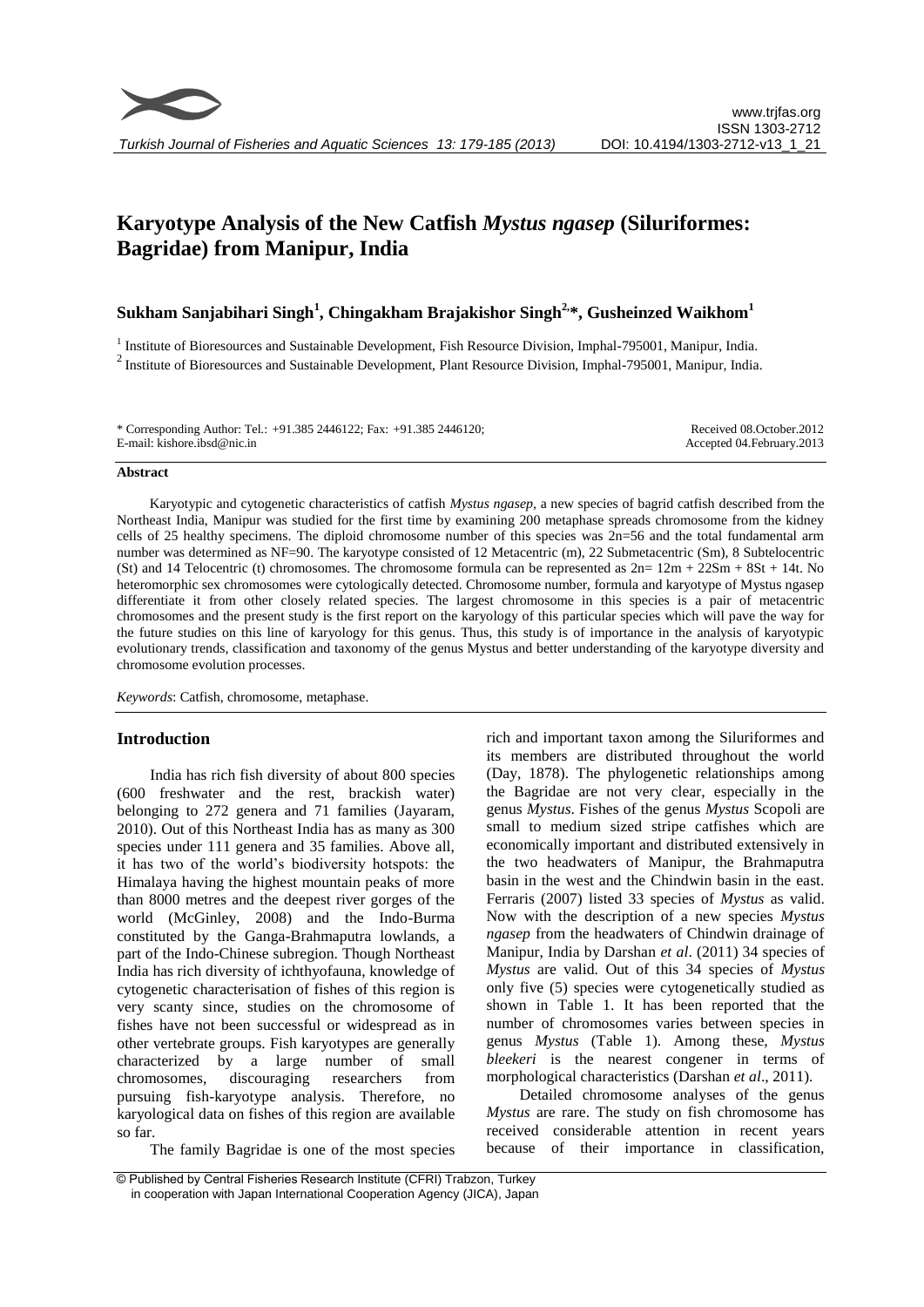evolution and heredity (Gold *et al*., 1990). Moreover cytogenetic studies of fish provide a complementary data source for more accurate and precise identification of fishes to morphology method. Considering the importance of chromosomal studies and lack of data on karyotype of fishes of Northeast, India led to the present investigation. Thus the present study gives the detailed karyotype of *Mystus ngasep* a bagrid catfish for the first time and enhances the understanding of cytotaxonomic information for the evolution of Bagridae family.

## **Materials and Methods**

Twenty five (18 males, 7 females) mature healthy fish specimens weighing 9-20 gms of *Mystus ngasep* were collected from Iril River, Imphal East as shown in Figure 1 which lies between the latitude 24°40´N and 25°25´N and longitude 93°55´E and 94°20´E. It is one of the headwaters of the Chindwin River drainage in Manipur. Fishes were caught hiring the local fishermen with gill nets and transported live in oxygen filled polythene bags to the laboratory. Then fishes were kept into well aerated tank of 20- 25°C for acclimatization before experimentation. Species identification was done following the diagnostic characters described by Darshan *et al*. (2011). Voucher specimens are available at the fish collection museum of Institute of Bioresources and Sustainable Development (IBSD), Manipur, India (IBSD FM C1) and in the Manipur University Museum of Fishes (MUMF 9500) as holotype.

For chromosome preparations, the specimens were treated intramuscularly with 0.05% colchicine at a dose of 1ml 100  $g m^{-1}$  body weight using an insulin syringe to arrest the chromosomes in metaphase stage and kept alive in a well aerated plastic bucket. After 2 hours, the specimens were sacrificed, the kidney tissues were dissected out and further processed for chromosome preparations using hypotonic treatment in 0.56% KCl solution – fixation using fresh chilled Carnoy's fixative (Methanol : Acetic acid in 3:1 ratio) flame drying technique. The chromosome slides were stained with 6% Giemsa in phosphate buffer of pH 6.8 for 15 minutes and wash with distilled water, air dried. The slides were observed under the microscope and screened for good metaphase spreads. From 200 chromosome spreads of cells exhibiting the complete somatic chromosome number ten best spreads were selected, to establish the modal chromosome number of this species. The selected spreads were photographed under 100x oil immersion lens by Leica ATC 2000 light microscope mounted with a camera.

Karyotype was prepared by arranging homologous pairs of chromosomes in order of decreasing size. For each chromosome, the average lengths of the short (p) and long arms (q) and arm ratio ( the ratio of the long arm length to the short arm length of chromosomes) of each chromosome were calculated to classify the chromosomes as metacentric (m), submetacentric (sm), subtelocentric (st) and telocentric (t), as suggested by Levan *et al*. (1964). Fundamental arm number (NF) was established by



**Figure 1.** Collection sites of *Mystus ngasep*, Iril River Manipur, India.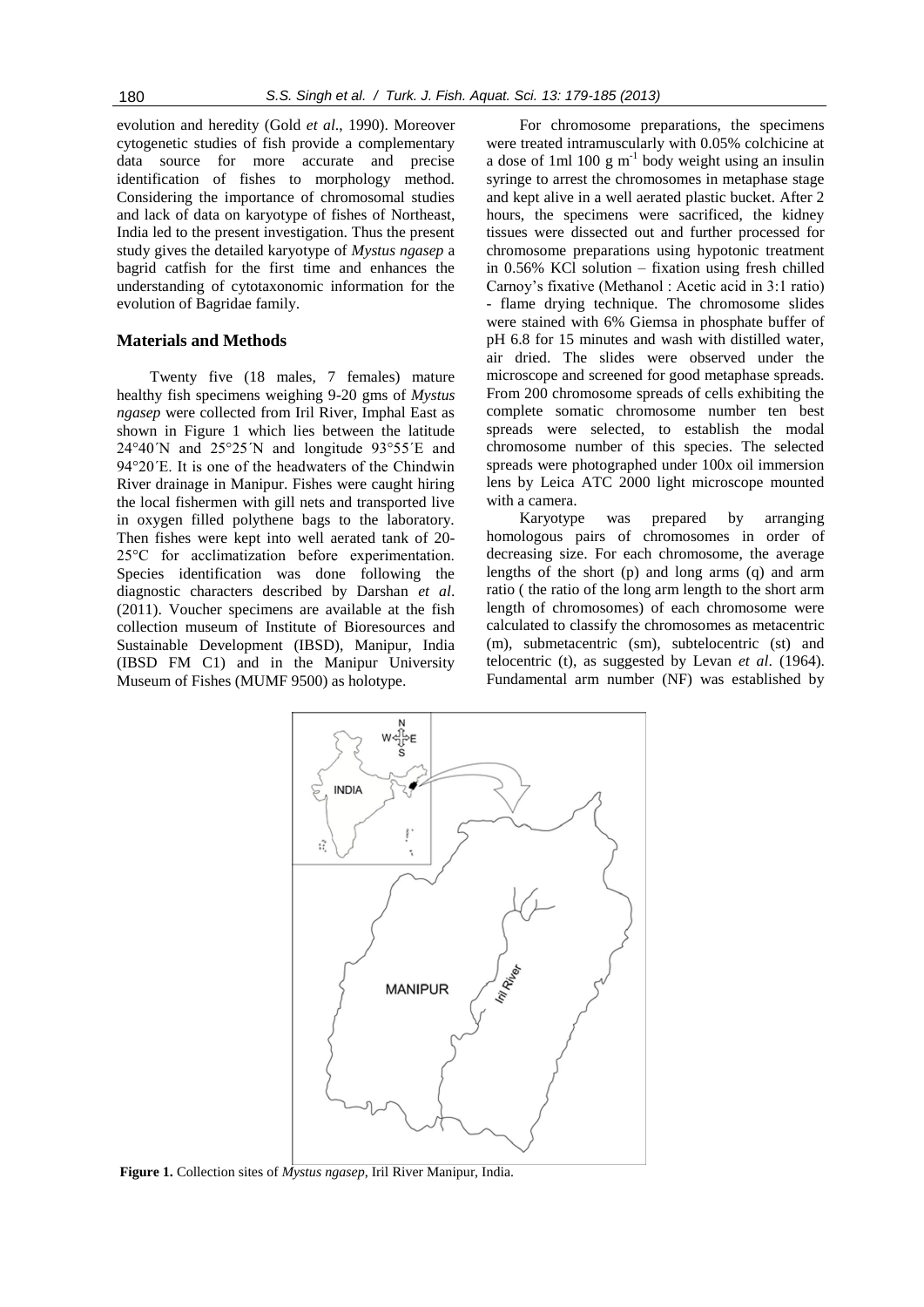assigning st and t as uniarmed while m and sm as biarmed chromosomes. The karyogram was prepared in Excel 2010 software (Microsoft).

## **Results**

In 200 metaphases from the cells of kidney tissues of twentyfive (25) mature species of *Mystus ngasep*, (males and females) the frequency of diploid chromosome number ranged from 53 to 58 per metaphases and modal chromosome number of this species was found to be 2n=56 which is valid over

86% of metaphase cells as highlighted in Figure 2. Cells different than 2n=56 were probably caused by losses during preparation or additions from nearby cells. The investigation of metaphases showed notable difference in size and type of chromosomes in *Mystus ngasep*. The representative karyotype on the basis of centromere position is shown in Figure 3 and the karyotype formula is 2n=12m+22sm+8st+14t. The number of fundamental chromosome arms was determined NF=90. No morphologically different chromosomes related to sex were seen. The morphological and numerical data were summarized



**Figure 2.** Frequency of diploid chromosome number recorded in 200 metaphases of *Mystus ngasep*.



**Figure 3.** Karyotype of *Mystus ngasep*. Bar = 10µm. m: Metacentric; sm: Submetacentric; st: Subtelocentric; t: Telocentric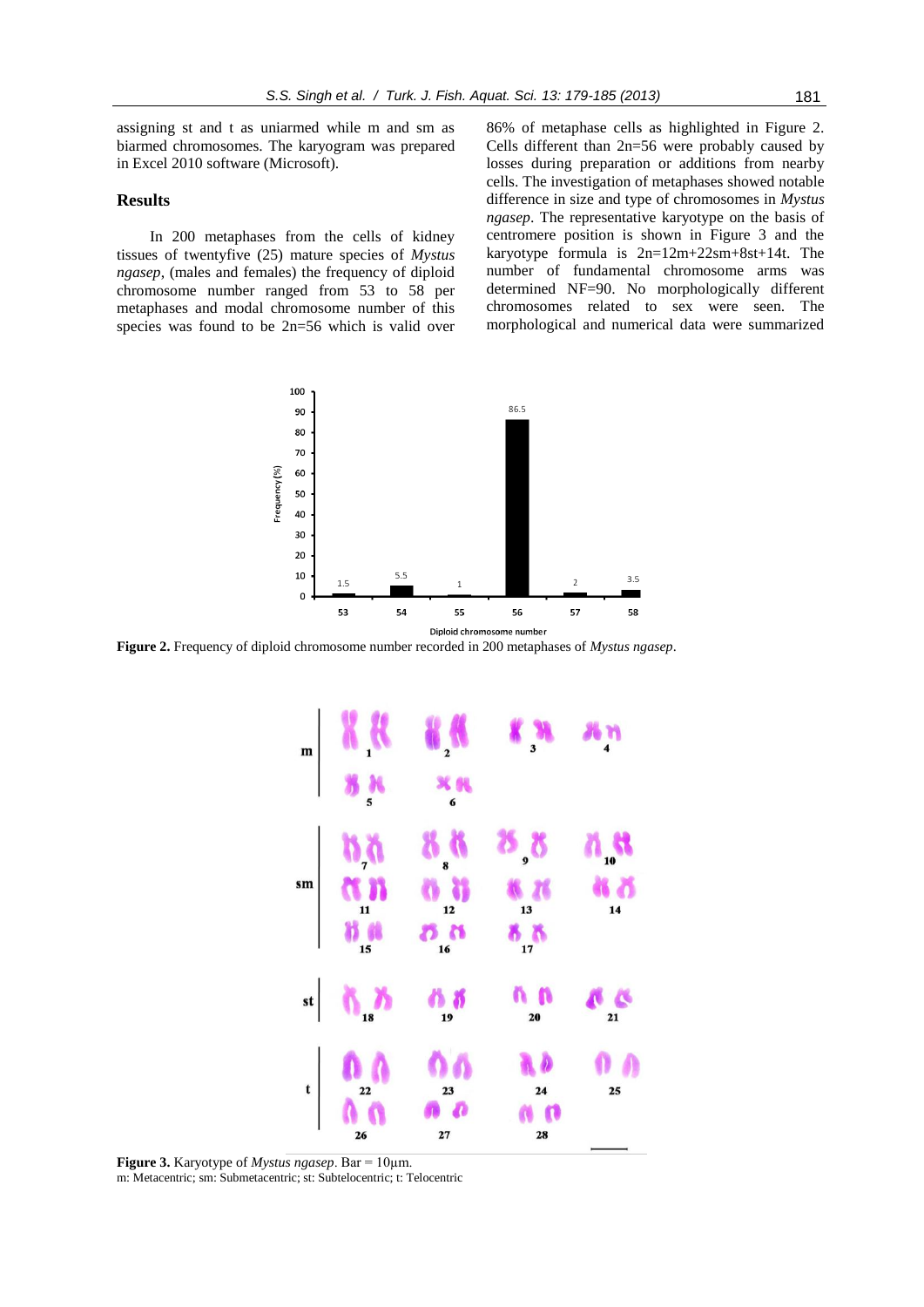in Table 1. Total arm length and arm ratio of the chromosomes were between 6.16-18.36 and 1.11-∞ respectively. The largest chromosome was a pair of metacentric chromosomes. The morphometry karyogram is represented in Figure 4 on the basis of short arm to long arm measurements.

### **Discussion**

Karyotypes are descriptions of the number and morphology of chromosomes. As per the karyotypic data already available on 5 species of the genus *Mystus* the diploid chromosome number ranges from

54 to 58 (Table 2). A perusal of literature as shown in Table 2 indicates a diploid count of 2n=56±2 to be the modal number of the genus *Mystus* and it is in conformation with the reports of Sharma and Tripathi (1986) of the Bagridae family. The diploid count (2n=56) of the present species shows similarity to that of *Mystus bleekeri*, the nearest congener, from Jammu province and Cachar region, India (Sharma and Tripathi, 1986; Chanda, 1989) as shown in Table 2. The apparent modal diploid number of  $2n=56\pm2$  in the genus *Mystus* is also similar to some other fishes of Bagridae family such as, *Hemibagrus wyckii* (Ferraris, 2007) previously described as *Mystus wyckii*

**Table 1.** Chromosome measurements and classification of *Mystus ngasep* chromosomes

| Chromosome               | Long arm $(\mu m)$ | Short arm $(\mu m)$ | Arm ratio | Total arm length | Chromosome |
|--------------------------|--------------------|---------------------|-----------|------------------|------------|
| Pair No.                 | Mean $\pm$ SD      | Mean $\pm$ SD       |           | $(\mu m)$        | Type       |
| 1                        | $9.63 \pm 0.48$    | $8.63 \pm 0.63$     | 1.12      | 18.36            | m          |
|                          | $7.63 \pm 0.75$    | $6.88 \pm 0.25$     | 1.11      | 14.51            | m          |
| $\frac{2}{3}$            | $6.00 \pm 0.00$    | $5.25 \pm 0.75$     | 1.14      | 11.00            | m          |
| $\overline{\mathcal{A}}$ | $5.88 \pm 0.25$    | $4.00 \pm 0.82$     | 1.53      | 9.88             | m          |
| 5                        | $6.13 \pm 0.14$    | $3.75 \pm 0.29$     | 1.63      | 9.55             | m          |
| $\sqrt{6}$               | $4.88 \pm 0.25$    | $4.25 \pm 0.29$     | 1.15      | 9.13             | m          |
| $\boldsymbol{7}$         | $10.25 \pm 0.29$   | $4.13 \pm 0.48$     | 2.51      | 14.38            | Sm         |
| $\,8\,$                  | $9.13 \pm 0.85$    | $4.63 \pm 0.75$     | 2.03      | 13.76            | Sm         |
| 9                        | $9.00 \pm 0.41$    | $4.38 \pm 0.63$     | 2.10      | 13.38            | Sm         |
| 10                       | $9.00 \pm 0.41$    | $4.00 \pm 0.00$     | 2.25      | 13.00            | Sm         |
| 11                       | $9.25 \pm 0.65$    | $3.63 \pm 0.75$     | 2.66      | 12.88            | Sm         |
| 12                       | $8.50 \pm 0.41$    | $3.88 \pm 0.63$     | 2.25      | 12.38            | Sm         |
| 13                       | $7.50 \pm 0.41$    | $4.00 \pm 0.00$     | 1.88      | 11.50            | Sm         |
| 14                       | $7.75 \pm 0.96$    | $3.63 \pm 0.48$     | 2.19      | 11.38            | Sm         |
| 15                       | $6.88 \pm 0.63$    | $3.13 \pm 0.48$     | 2.25      | 10.01            | Sm         |
| 16                       | $6.88 \pm 0.85$    | $3.00 \pm 0.41$     | 2.35      | 9.88             | Sm         |
| 17                       | $8.13 \pm 0.85$    | $4.13 \pm 0.25$     | 1.97      | 6.16             | Sm         |
| 18                       | $10.38 \pm 0.95$   | $3.50 \pm 0.58$     | 3.04      | 13.88            | <b>St</b>  |
| 19                       | $8.86 \pm 0.48$    | $3.00 \pm 0.41$     | 3.01      | 11.86            | <b>St</b>  |
| $20\,$                   | $8.63 \pm 0.25$    | $2.88 \pm 0.25$     | 3.02      | 11.51            | St         |
| 21                       | $7.50 \pm 0.91$    | $2.50 \pm 0.58$     | 3.19      | 10.00            | St         |
| $22\,$                   | $14.50 \pm 0.41$   | 0.00                | $\infty$  | 14.50            | t          |
| 23                       | $12.38 \pm 0.48$   | 0.00                | $\infty$  | 12.38            | t          |
| 24                       | $12.13 \pm 0.63$   | 0.00                | $\infty$  | 12.13            | t          |
| 25                       | $11.38 \pm 0.48$   | 0.00                | $\infty$  | 11.38            | t          |
| 26                       | $11.00 \pm 0.41$   | 0.00                | $\infty$  | 11.00            | t          |
| 27                       | $8.13 \pm 0.48$    | 0.00                | $\infty$  | 8.13             | t          |
| $28\,$                   | $7.75 \pm 0.65$    | 0.00                | $\infty$  | 7.75             | t          |

m: Metacentric; Sm: Submetacentric; St: Subtelocentric; t: Telocentric



**Figure 4.** Haploid Karyogram of *Mystus ngasep.*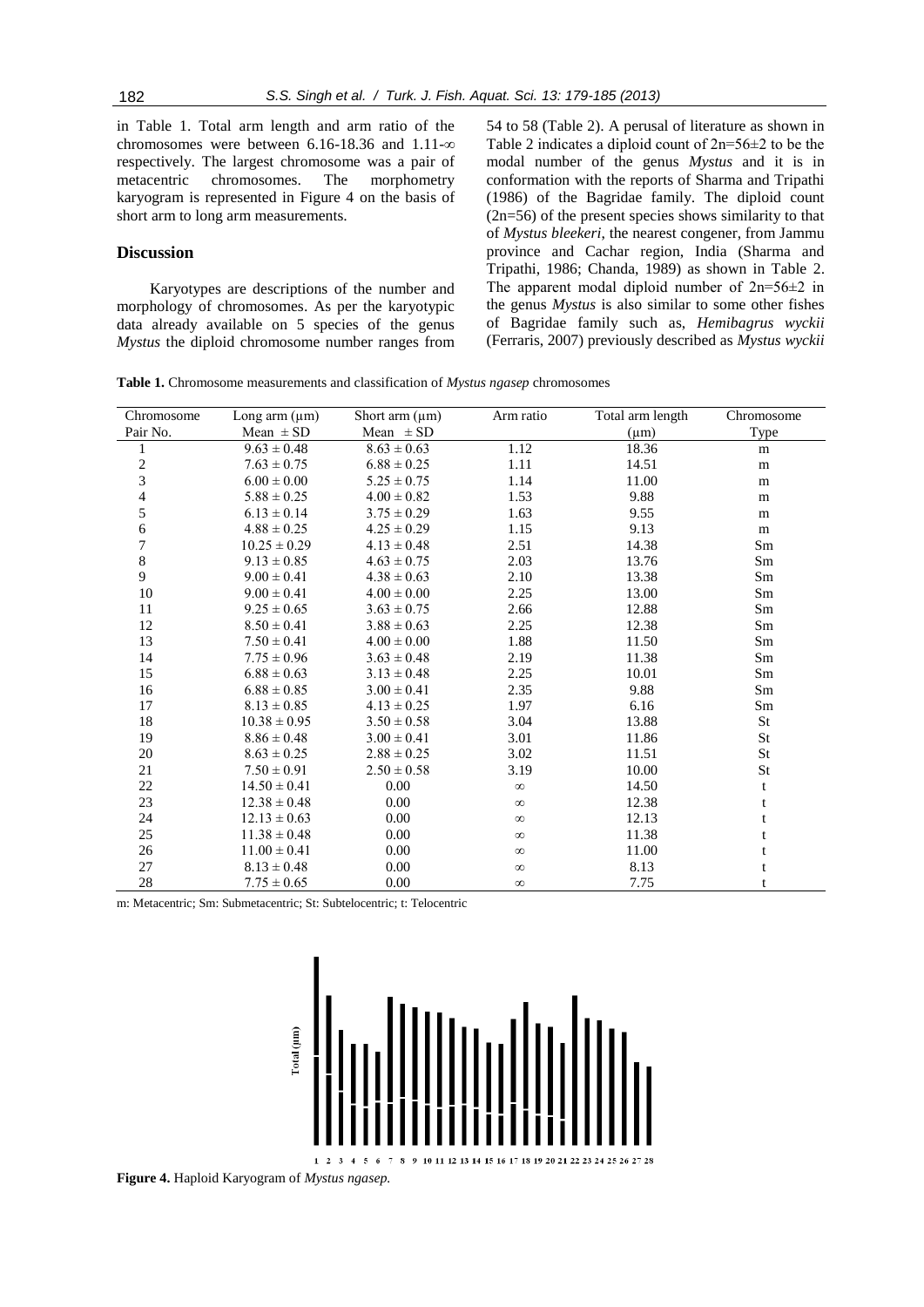| <b>Species</b>             | Locality               | $_{2n}$ | NF    | Karyotype formula         | References                    |
|----------------------------|------------------------|---------|-------|---------------------------|-------------------------------|
| M.bleekeri                 | India (Jammu Province) | 56      | 90    | $20m+14sm+10st+12t$       | Sharma and Tripathi (1986)    |
| M.bleekeri                 | India (Cachar, Assam)  | 56      | 102   | $32m+14sm+0st+10t$        | Chanda (1989)                 |
| M.ngasep                   | India (Manipur)        | 56      | 90    | $12m+22sm+8st+14t$        | Present paper                 |
| <i>M.cavasius</i>          | India (Jammu province) | 58      | 92    | $18m+16sm+10st+14t$       | Sharma and Tripathi (1986)    |
| M.cavasius                 | India (Bihar)          | 58      | 98    | $14m+26sm+4st+14t$        | Khuda-Bukhsh et al. (1980)    |
| <i>M.cavasius</i>          | India (Orissa)         | 58      | 98    | $18m+22sm+0st+18t$        | Tripathy and Das (1980)       |
| M.gulio                    | India (West Bengal)    | 58      | 100   | $30m+12sm+2st+14t$        | Manna and Khuda-Bukhsh (1978) |
| M.gulio                    | India (Maharashtra)    | 58      | 100   | $30m+12sm+2st+14t$        | Das and khuda-Bukhsh (2007)   |
| M.tengara                  | India                  | 54      | 64    | $10m+0$ sm $+0$ st $+44t$ | Nayyar (1966)                 |
| <i>M.tengara</i> (Male)    | India (Harayana)       | 54      | 102   | $10m + 38sm + 0st + 6t$   | Rishi (1973)                  |
| <i>M.tengara</i> (Female)  | India (Harayana)       | 54      | 101   | $9m+38sm+0st+7t$          | Rishi (1973)                  |
| <i>M.vittatus</i>          | India (Jammu Province) | 54      | 96    | $22m+20sm+12st+0t$        | Sharma and Tripathi (1986)    |
| <i>M.vittatus</i>          | India                  | 54      | 102   | $22m+26sm+6st+0t$         | Tripathy and Das (1980)       |
| <i>M.vittatus</i> (Type A) | India (West Bengal)    | 54      | 98    | $20m+24sm+10st+0t$        | Manna and Prasad (1974)       |
| <i>M.vittatus</i> (Type B) | India (West Bengal)    | 58      | 84    | $16m+10sm+20st+12t$       | Manna and Prasad (1974)       |
| M.vittatus                 | India                  | 50      | $- -$ | --                        | Srivastava and Das (1969)     |
| M.vittatus                 | India                  | 50      | 64    | $14m+0$ sm $+0$ st $+36t$ | Das and Srivastava (1973)     |
| M.vittatus                 | India (Tamilnadu)      | 54      | 78    | $6m+18sm+0st+30t$         | Ramasamy et al. (2010)        |
|                            |                        |         |       |                           |                               |

**Table 1.** Chromosome measurements and classification of *Mystus ngasep* chromosomes

with 2n=54 from Thailand, Nakhon Phanom Province (Wichian and Ryoichi, 1988), *Hemibagrus menoda* (Ferraris, 2007) previously described as *Mystus menoda* with 2n=56 from Cachar, India (Chanda, 1989) and *Mystus corsula* with 2n=58 from West Bengal, India (Barat and Khuda-Bukhsh, 1986). This finding suggests the close relationship between the two genera, *Mystus* and *Hemibagrus* of Bagridae family and also support the conservative nature of the karyotype macrostructure within the group, especially regarding the diploid chromosome number 2n=56, which the ancestors of all Siluriformes probably had (Oliveira and Gosztonyi, 2000).

However, *Mystus bleekeri* of Cachar region has different fundamental number. NF=102 from the one found described here, (NF=90) and also that of Jammu province. This divergence of fundamental arms may be attributed to differences in the karyotype macrostructure, reflecting a real geographical variation common to widespread species (Thaís *et al*., 2010) or may be the result of differences in the scoring of subtelocentric or telocentric chromosomes in different species of *Mystus* from India (Das and Khuda-Bukhsh, 2003). *Mystus bleekeri* of Jammu province shows the real cytological closeness with the present species having the same chromosome number and fundamental arm numbers of these two species of different geographical locations comparing with other species reported from different regions of India. The only difference observed is in karyotype formula caused by the presence of telocentric chromosomes indicating that pericentric inversions might have played a substantial role during the evolutionary pathway of these fishes. The differences in the fundamental arm numbers (NF) within the same species of *Mystus bleekeri, Mystus cavasius, Mystus gulio, Mystus tengara* and *Mystus vittatus* of different geographical locations, inspite of conserved diploid number (2n) as shown in Table 2 suggested the structural rearrangement in chromosome

complements, as a consequence changes in chromosome morphology without change in chromosome number (Rishi *et al*., 1998).This intraindividual similarity in chromosome number but dissimilarity in fundamental arm numbers and karyotype formula in *Mystus* species cannot be fully explained by pericentric inversion alone. Though, pericentric inversions might have played significant role during the speciation and evolution of catfishes (Esmaeili *et al*., 2009).

A reference to the karyotypes of six *Mystus* species so far analysed and summarized in Table 2 indicates that species with large number of chromosomes *Mystus ngasep*, *Mystus bleekeri*, *Mystus cavasius*, *Mystus gulio* and *Mystus vittatus* (B) (2n=56 and 58) have higher number of subtelocentric and telocentric chromosomes than species of lower chromosome number (2n=54) *Mystus vittatus* and *Mystus tengara* (Kurukshetra, India) which is similar with the reports of Artoni and Bertollo (2001) in *Hypostomus* species. This observation supports the hypothesis of origin of biarmed chromosomes from acrocentric counterparts in *Mystus* species suggesting, centric fissions have occurred in the chromosome evolution of this genus (Sharma and Tripathi, 1986). Subsequently, the species *Mystus vittatus* of Jammu and West Bengal region of lowest chromosome number shows relative increase in metacentric and submetacentric chromosomes than that of higher chromosome number species *Mystus cavasius*, *Mystus ngasep* and *Mystus bleekeri*. The decrease in chromosome number with concurrent increase in metacentric and submetacentric number among the *Mystus* species suggested that interspecific centric fusions or Robertsonian translocations which is a well known phenomena that acrocentric chromosomes stick to each other by their centromeres to form metacentric chromosomes have occurred during chromosomal evolution in this genus, thus resulted in decrease chromosome number. According to the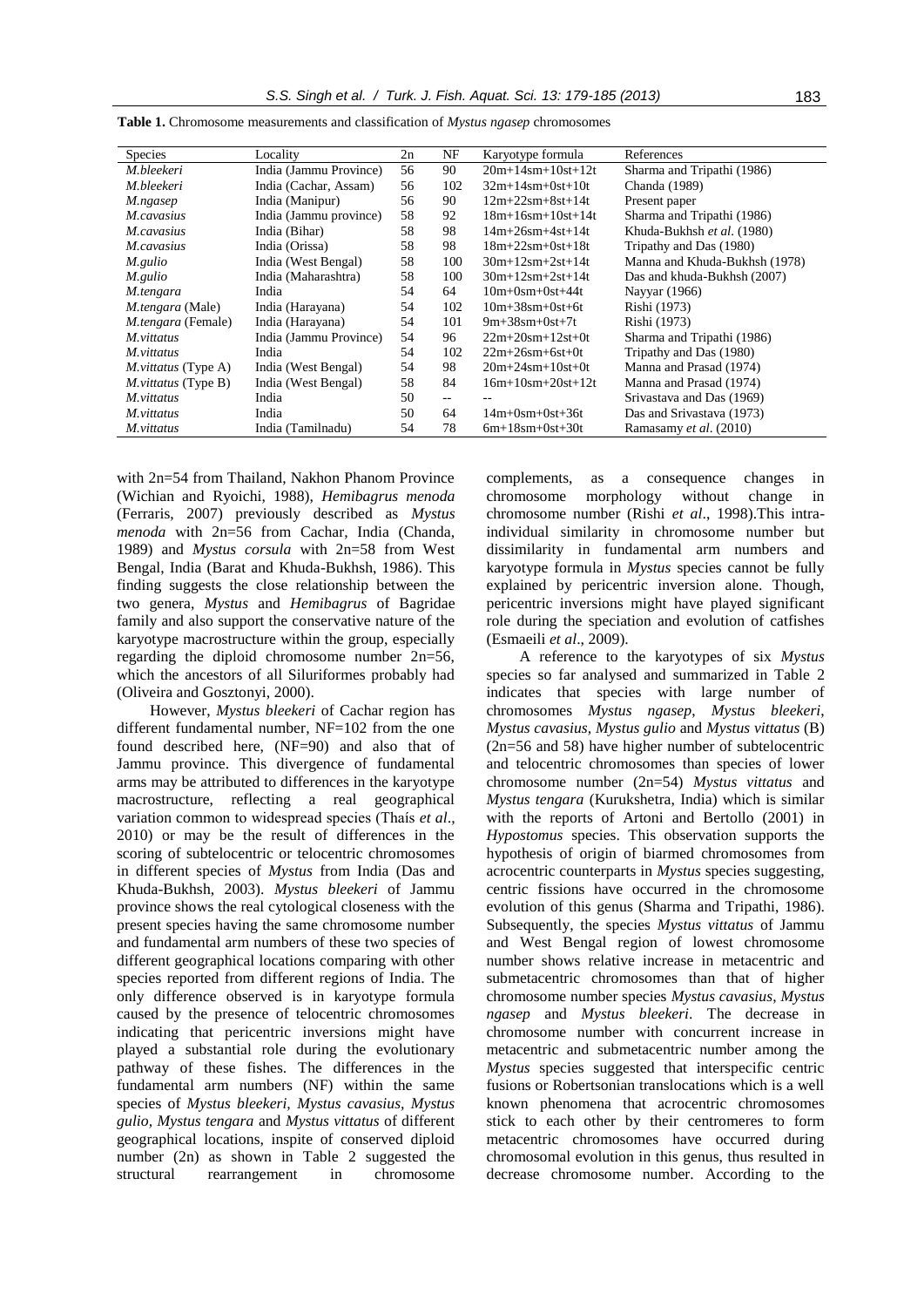published literature to date, it seems that fusion happens more frequently than fission and is widely observed in fishes (Yu and Zhou, 1996). Similar karyotypic variation in the species of other catfish genera *Clarias* and *Glyptothorax* attributed to centric fusions also have been reported (Ojo *et al*., 2011; Esmaeili *et al*., 2009). In the present study, no cytological evidence was found for sex chromosome dimorphism in the *Mystus ngasep* which agrees with the reports on other species of this genus (Khuda-Bukhsh, 1980; Ramasamy *et al*., 2010; Sharma and Tripathi, 1986) except the presence of heterogametic sex X and Y elements in *Mystus tengara* of Kurukshetra region, India by Rishi (1973) and in some catfishes (Alves *et al*., 2006).

Considering the difficulties in identifying several of the *Mystus* species and its unclear phylogeny, cytogenetics may prove itself as an important tool in understanding the systematics of the genus. Thus, karyotype characteristics may contribute towards a better systematic interpretation, especially in the case of cryptic species, which are difficult to define (Artoni *et al*., 2009). Despite the apparently conserved diploid number of 2n=56±2 chromosomes composing different karyotype formulae within the genus *Mystus*, very little is known regarding the microstructural variability of these karyotypes. The data of the present study on the chromosome composition would contribute toward clarifying the karyotypic evolution and phylogenetic relationships in this group. Further analysis including additional species of *Mystus* and different staining techniques should provide a better understanding of the chromosome evolution in the group and confirm the apparent conservative nature of the diploid number in this fish family.

#### **Acknowledgements**

The first author is thankful to the Director IBSD for the facilities provided and Department of Biotechnology, Government of India under DBT-Research Associateship Program in Biotechnology and Life Sciences for financial assistance. We also thank the anonymous reviewer for the invaluable comments and suggestions on the manuscript.

#### **References**

- Alves, A.L., Oliveira, C., Nirchio, M., Granado, A. and Foresti, F. 2006. Karyotypic relationships among the tribes of *Hypostominae* (Siluriformes: Loricariidae) with description of XO sex chromosome system in a Neotropical fish species. Genetica, 128: 1-9.
- Artoni, R.F. and Bertollo, L.A.C. 2001. Trends in the karyotype evolution of Loricariidae fish (Siluriformes). Heriditas, 134: 201-210.
- Artoni, R.F., Vicari, M.R., Almeida, M.C., Moreira-Filho, O. and Bertollo, L.A.C. 2009. Karyotype diversity and fish conservation of southern field from South Brazil. Reviews in Fish Biology and Fisheries, 19: 393-401.

doi: 10.1007/s11160-009-9109-2

- Barat, A. and Khuda-Bukhsh, A.R. 1986. Karyomorphological studies in two species of fishes, *Lepidocephalichthys guntea* (fam:Cobitidae) and *Mystus corsula* (fam: Bagridae). Perspectives in Cytology and Genetics, 5: 115-118.
- Chanda, T. 1989. A study of chromosomes in some hill stream fishes of Assam, India. PhD thesis, Kalyani: Kalyani University.
- Darshan, A., Vishwanath, W., Mahanta, P.C. and Barat, A. 2011. *Mystus ngasep*, a new catfish species (Teleostei: Bagridae) from the headwaters of Chindwin drainage in Manipur, India. Journal of Threatened Taxa, 3: 2177-2183.
- Das, B. and Srivastava, M.D.L. 1973. The meiotic chromosomes of certain Indian teleosts. Proceedings of National Academy of Sciences, India 43: 29-40.
- Das, J.K. and Khuda-Bukhsh, A.R. 2003. Karyotype, Ag-NOR, CMA<sub>3</sub> and SEM studies in a fish (*Mystus tengara*, Bagridae) with indication of female heterogamety. Indian Journal of Experimental Biology, 41: 609-613.
- Day, F. 1878. Fishes of India, being a natural history of fishes known to inhabit the seas and freshwaters of India, Burma and Ceylon, William Dawson and Sons Ltd., London, 552 pp.
- Esmaeili, H.R., Gholami, Z., Nazari, N., Gholamifard, A., Shahryari, F., Baghbani, S. and Ebrahimi, M. 2009. Karyotype analysis of an endemic sucker catfish, *Glyptothorax silviae* Coad, 1981 (Actinopterygii: Sisoridae), from Iran. Turkish Journal of Zoology, 33: 409-412.
- Ferraris, C.J. 2007. Checklist of catfishes, recent and fossil (Osteichthyes: Siluriformes) and catalogue of siluriform primary types. Zootaxa, 1418: 1-628.
- Gold, J.R., Li, Y.C., Shipley, N.S. and Powers, P.K. 1990. Improved methods for working with fish chromosomes with a review of metaphase chromosome banding. Journal of Fish Biology, 37: 563-575.
- Jayaram, K.C. 2010. The Freshwater Fishes of the Indian Region. Narendra Publication Company, New Delhi, 616 pp.
- Khuda-Bukhsh, A.R., Gupta, S.K. and Goswami, S. 1980. Karyotypic studies in *Garra lamta* and *Mystus cavasius* (Pisces). Proceedings of Indian Academy of Sciences (Animal science), 89(6): 557-562.
- Levan, A., Fredga, K. and Sandberg, A.A. 1964. Nomenclature of centromeric positions on chromosomes. Heriditas, 52: 201-220.
- Manna, G.K. and Khuda-Bukhsh, A.R. 1978. Karyomorphological studies in three species of teleostean fishes. Cytologia, 43: 69-73.
- Manna, G.K. and Prasad, R. 1974. Cytological evidence for two forms of *Mystus vittatus* (Bloch) as two species. Nucleus, 17: 4-8.
- McGinley, M. 2008. Rwenzori Mountains National Park Uganda, In: J. Cleveland (Ed.), Encyclopedia of Earth, http://www.eoearth.org/article. (accessed May 9, 2012).
- Nayyar, R.P. 1966. Karyotypic studies in thirteen species of fishes. Genetica, 37: 78-92.
- Ojo, T.I., Adedapo, O.A., Adekunle, A.B., Akindayo, A.S., Adiaha, A.A.U. and Obin, A.U. 2011. Karyotypic description of six species of *Clarias* (Siluriformes: Clariidae) from South West Nigeria. International